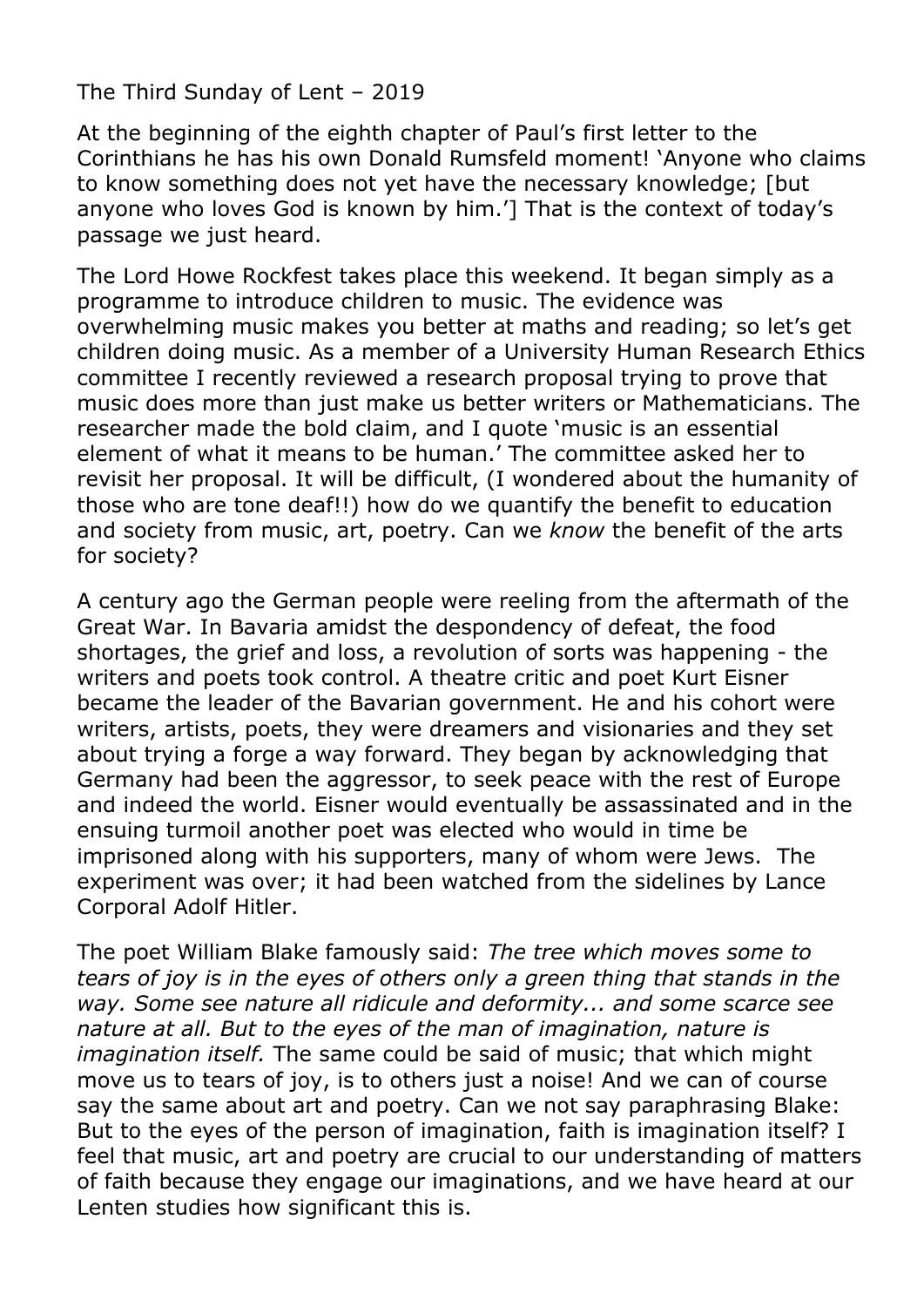What is it about the arts that fires the imagination? I turned to philosophy; Alain de Botton suggests that art has seven functions which might help us. They are Remembering, Hope, Sorrow, Rebalancing, Selfunderstanding, Growth and Appreciation. Each of these functions can be given a theological bent and are crucial elements to understanding matters of faith glimpsed through our imagination. They are played out every time we gather and we can hear them time and time again in our sacred scriptures, we can see and hear them at play this morning.

The people of Israel have returned home in today's passage from Isaiah. Formerly exiled in Babylon, they now seek a new vision. Their ancestors believed that God's promises would be fulfilled, all would be well and yet disaster befell them. We can picture them in the ruined city… where do we begin, what will be our new ethic, our new politic, what is our vision of God? Isaiah rouses them up Ho! What an extraordinary opening! He lays out a new vision, a land in which all have enough, he is a poet. He calls the people to remember the past the promises of the covenant, 'I will make with you an everlasting covenant, my steadfast, sure love for David.' He gives them hope for the future 'for he has glorified you.' But also calls upon them to be sorrowful 'let the wicked forsake their way.' Rebalancing, or repentance is a part of his part of his manifesto turn away from the old ways, they don't work: 'Why do you spend your money for that which is not bread, and your labour for that which does not satisfy?' There needs to be a sense of a renewed understanding of who they are 'Seek the Lord while he may be found, call upon him while he is near.' He is within you - grow and appreciate this. But remember: 'My thoughts are not your thoughts, nor are your ways my ways,' Like Paul's warning to the Corinthians don't be too confident: So if you think you are standing, watch out that you do not fall. Grow into and appreciate my ways, my thoughts.

Jesus of course is *the* prophet, and whilst we wouldn't call him a poet he comes close: Jerusalem, Jerusalem, the city that kills the prophets and stones those who are sent to it! How often have I desired to gather your children together as a hen gathers her brood under her wings, and you were not willing! He embodies the prophetic vision of the poets and what a wonderful vision! The healing vision that Jesus offered then, as now, is not a science, it can't be measured; it's not about knowledge, but faith, it's an art. In Jesus' day of course the fox, Herod was on the sidelines watching.

The passage from Paul is set in the context of a discussion about knowledge and the ethics committee is a reminder to me of the value we place on knowledge and it has a crucial role to play. But so do the things that we cannot 'know' including the beauty and the challenge of art, poetry and music. The visions they afford us, the glimpses they give us into a better way. Religious faith at its heart is all about this glimpse of a